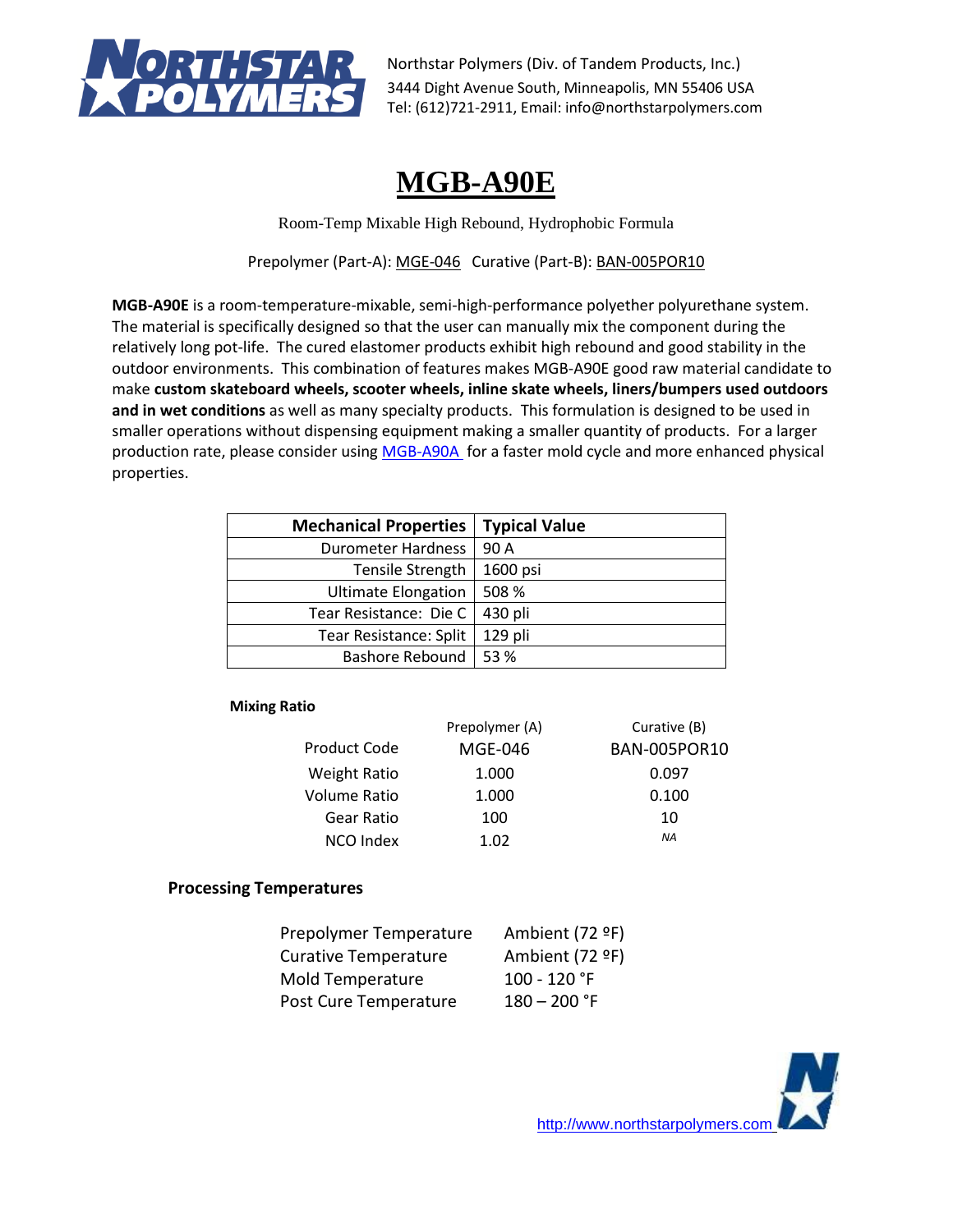

# **Cure Pattern**

Pot-Life 8 minutes Post Cure  $@180$  °F  $4-20$  hours

De-molding Time  $1 - 2$  hours (In a mold at 180 °F)



# Component Properties

| Prepolymer              | <b>MGE-046</b>                                   | <b>Curative</b>            | <b>BAN-005POR10</b>         |
|-------------------------|--------------------------------------------------|----------------------------|-----------------------------|
| <b>Specific Gravity</b> | 1.056                                            | Specific Gravity           | 0.979                       |
| Viscosity at 72 °F      | 3500 cps                                         | Viscosity at 77 °F         | 70 cps                      |
| % NCO                   | 9.10                                             |                            |                             |
| Equivalent Weight       | 462                                              | Equivalent Weight          | 46                          |
|                         | Appearance at 72 °F   Pale Yellow Viscous Liquid | Appearance at 72 °F        | Green or amber color liquid |
| Storage Temperature     | $77 °F - 86 °F$                                  | <b>Storage Temperature</b> | $77 °F - 86 °F$             |

NOTE\* The part-A component, MGE-046, freezes just below the room temperature range. If it is suspected to be exposed to cold temperatures, please thaw the material to about 140 °F and store at room temperature in its liquid state. Storing MGE-046 at its frozen state causes the material to deteriorate much faster. Be sure to always purge the headspace in the container with dry nitrogen or argon gas to prevent the moisture contamination. Moisture contamination on MGE-046 is not reversible.

The constituents of the part-B component, BAN-005POR10, can separate into layers during storage. Please agitate the content before dispensing. The part-B component may freeze just below the room temperature range. If it is frozen, the material needs to be heated to about 77 – 110 °F to thaw. If you see flakes or crystals in the liquid, the material needs to be kept at the temperature between 77 and 110 °F for longer until all solid is dissolved into the liquid. Stir the material before use to ensure the homogeneous blend of the constituents. Be sure to always purge the headspace in the container with dry nitrogen or argon gas to prevent the moisture contamination.

## Standard Packages:

5-gallon pails (40 pounds per pail) 55-gallon drums (450 pounds per drum)

[http://www.northstarpolymers.com](http://www.northstarpolymers.com/)

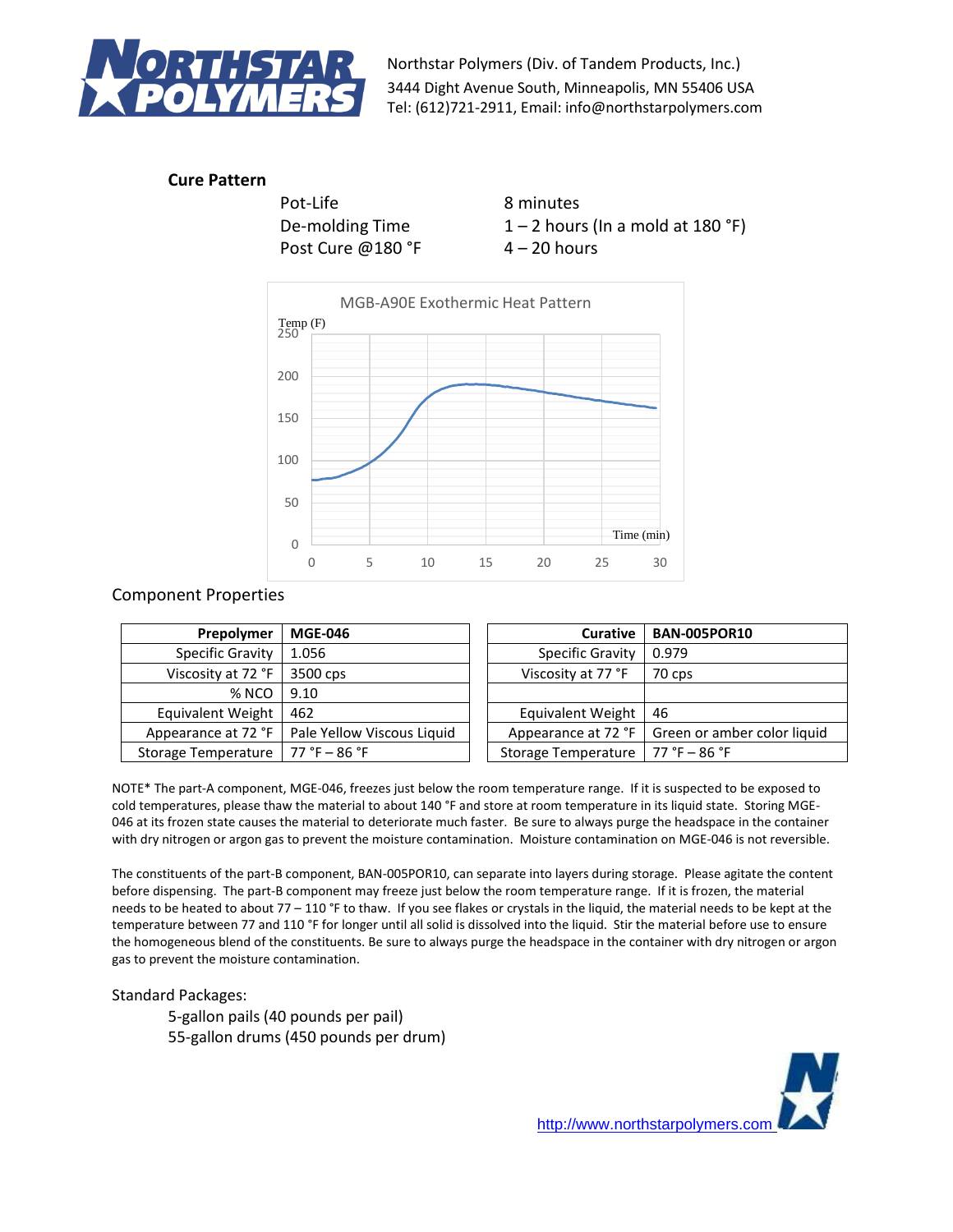

Storage:

Part-A Component

Part-A component (MGE-046) contains isocyanate material(s), which are very much sensitive to moisture. If it is left in air, part-A will react with atmospheric moisture and will be ruined. This reaction is non-reversible. Soon after opening a can and dispensing the content, nitrogen gas or negative-40-degree-due-point dry air needs to be injected to the can to blanket the material. Store it in an air-tight container such as steel drums, sealed pails, or totes. Silica gel or calcium chloride desiccant filter should be installed to 55 gallon drum-vent for your drum feeding system.

The storage temperature should be at a room temperature between 72 ºF and 86 ºF. Do not store in heated storage above 104 °F (40 °C) as it induces adverse reaction within the material, which could degrade the material.

Note:

This isocyanate prepolymer (MGE-046) may freeze during the transportation and storage in the cold seasons. Frozen state of isocyanate prepolymer can be indicated by solid, gel, or high viscosity liquid state and cloudy color. This material may freeze just below room temperature. This product makes unwanted byproducts if it is kept frozen. It may ruin the material if it is store frozen for a long time. The frozen material must be thawed immediately. Please consult Northstar Polymers if isocyanate prepolymer is suspected to be frozen. Northstar Polymers will not refund or replace the material damaged from cold temperature and mishandling.

If a large amount of water mixes with a large amount of isocyanate base materials, the chemical reaction may produce a large amount of CO2 gas and heat to create a hazardous condition. Keep the storage area free of water.

Under a certain combination of heat, catalyst (basic chemicals), amounts of reactive materials, and some other favorable conditions for the reaction, the water (or alcohol/glycol) to isocyanate reaction can reach a dangerous state of accelerated reaction. The accelerated reaction may create a very high temperature condition. The thermal decomposition of isocyanate based material by extremely high temperature or fire can produce toxic gasses and smokes. Please be sure that the containers are stored in dry indoor storage, away from source of large amount of water.

If a leak is found in a drum, please place the drum in such a position that the leaking part is at a higher part of drum so that the content no longer leaks out. Cover the leaking area with dry towel to prevent air from entering. If possible, transfer the material into new container(s) with nitrogen purge. If moisture enters into an isocyanate container from a small leakage, CO2 gas may be produced to gradually pressurize the container. If pressure built up is suspected, open the bung (or cap) very slowly to release the pressure before you change the drum position.

#### Part-B (Curative) Component

The constituents of the part-B component, BAN-005POR10, can separate into layers during storage. Please agitate the content before dispensing. Part-B component is hygroscopic. If the material is exposed to ambient air, it absorbs moisture. Part-B component contaminated by moisture can become a source of excessive bubbles in the product after mixed with part-A. Avoid exposure of the material to moisture in air.